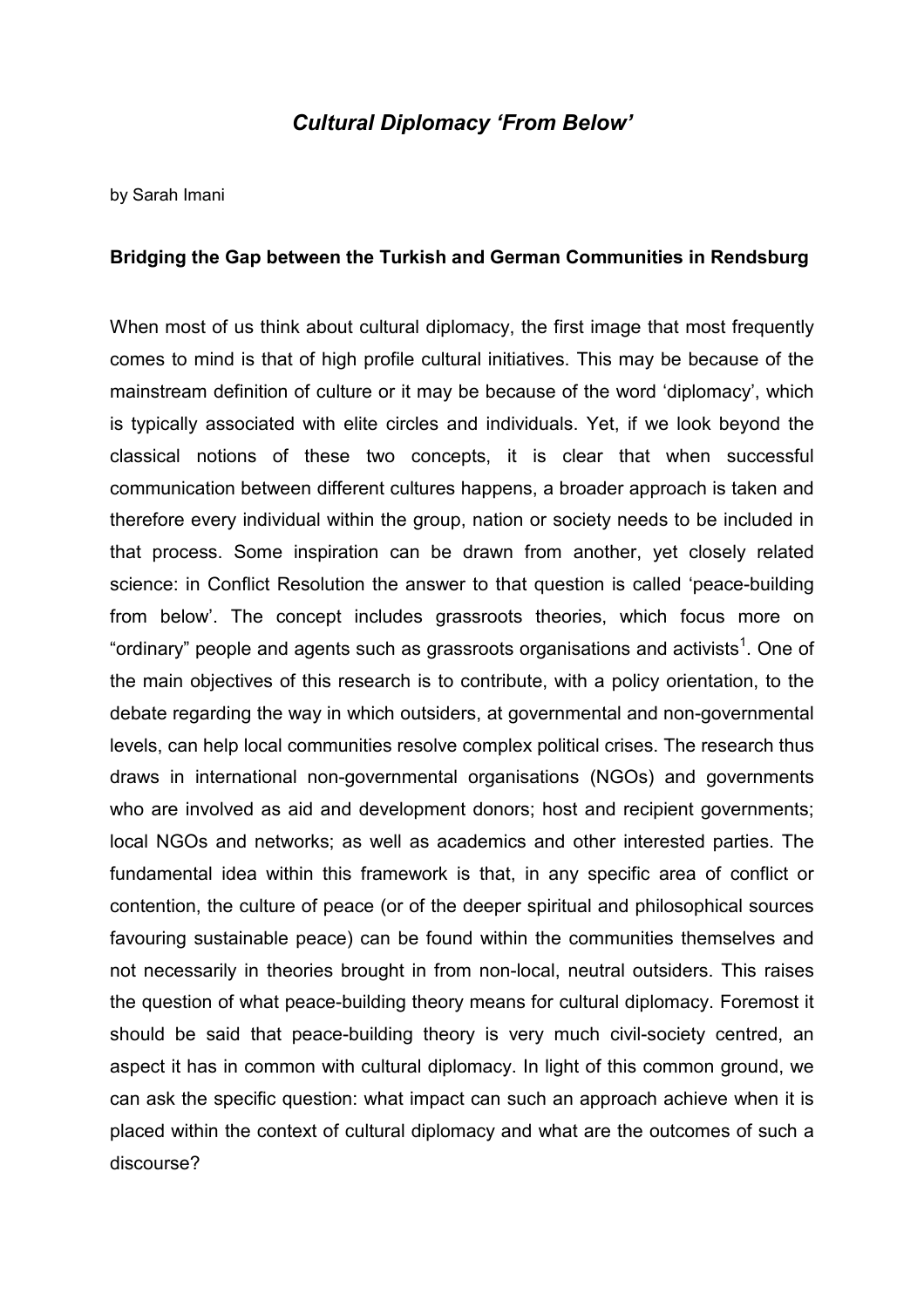To answer these questions, this paper will concentrate on the interaction between two different nations. The study's main interest is the relationship between Turkish and German people living in Germany. Given all the recent critique about the integration of such an important community, an investigation about what role cultural diplomacy can play in improving the relationship and the interchange between these cultures must be considered an urgent task. Yet this paper's focus will be narrowed down further to look at how contributions by women, proven to be crucial to all civil society initiatives, can help to overcome the present division.

# "Buttercreme und Börek oder: Wie Integration auch funktionieren kann<sup>"2</sup> -Turkish and German female cooks as cultural diplomats

A few weeks ago, I found a wonderful book titled Buttercreme und Börek oder: Wie Integration auch funktionieren kann. The story is about an initiative undertaken by Hannelore Salzmann-Tohsche and Edith Berkau, the equal opportunity commissioner (Gleichstellungsbeauftragte) of the region Rendsburg-Eckernförde. The project strikingly demonstrates that something as simple as cooking and celebrating traditional holidays together can open worlds, which beforehand seemed alien, closed and sometimes appear strange to one another, even though they share the same country as their place of residence. Whilst many Turkish women are generally not integrated into social life outside their Turkish community, at the same time the broad mass of German women have been showing less and less interest in their 'foreign' neighbours. This was the frustrating situation, discovered by Mrs. Salzmann-Tohsche and Mrs. Berkau. Relationships between German and Turkish people are not singular, but their social behaviour towards each other is symptomatic of the relationship between these cultures everywhere in Germany. Yet the two project leaders believed that love of good food and celebrations are universally shared values, and therefore they developed the plan together with Birgit Rienecker (Director of the International Centre in Rendsburg) and Ayşe Ipekçioğlu (Migration social worker) to bring together women from the Turkish community in Rendsburg with German women of the same region by cooking and organising traditional holidays together for one year in order to overcome the strongly entrenched prejudices and stereotypes in both communities. Interestingly, the German women involved came from rather a conservative background, the Landfrauenverband des Kreises Rendsburg-Eckernförde. The whole idea was based on the intention to build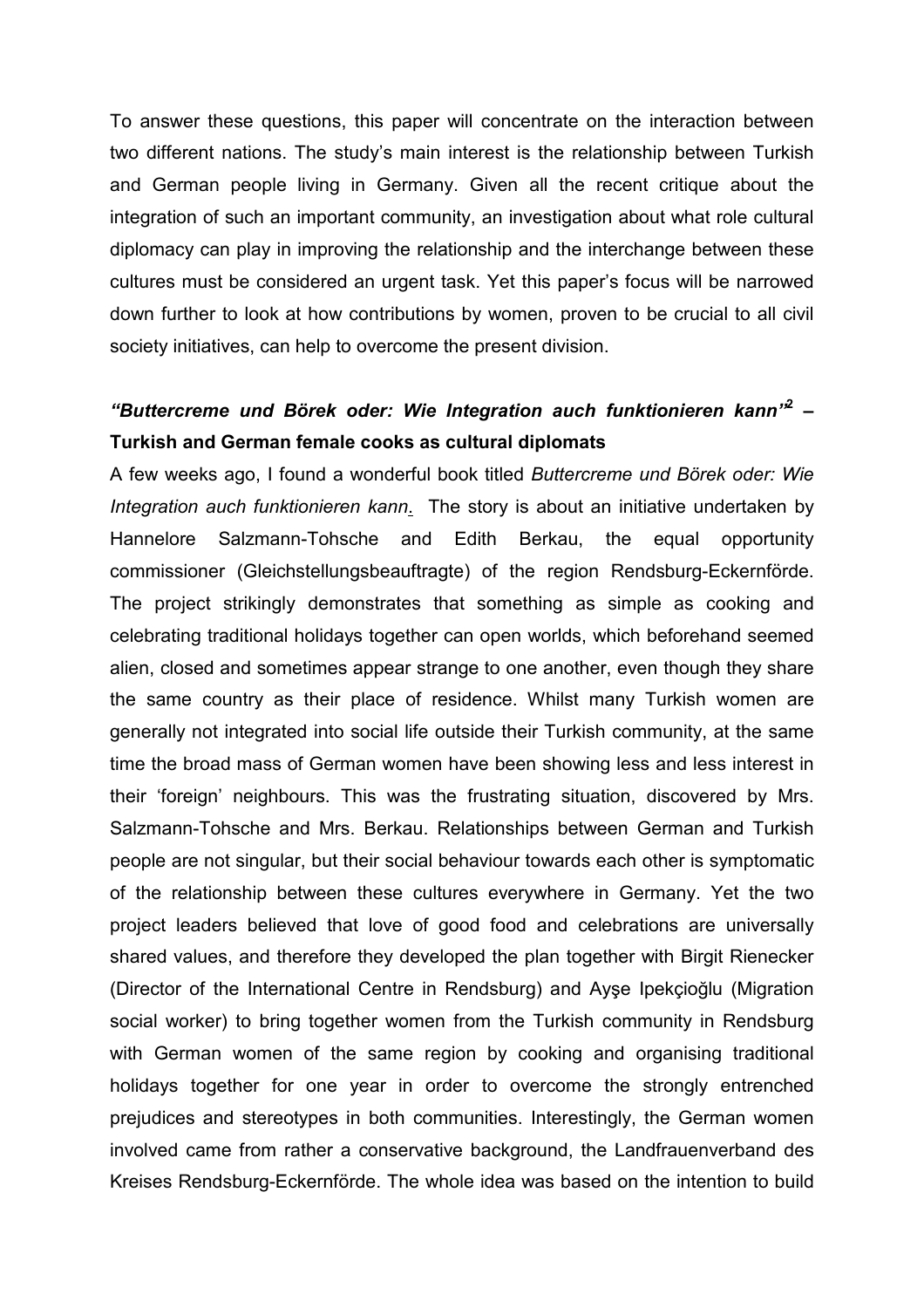sustainable structures where intercultural dialogue could take place and relationships would be given the time and opportunity to grow. The *leitmotiv* therefore was 'Miteinander reden – nicht übereinander! And again it was a fundamental aim of the project not to work within classical structures of intercultural integration models but to try something new, something less academic or administrative but closer to the social reality of the life of these women and their community background.

In the beginning both groups were shy and did not know where the project would lead. Language barriers between the groups of women were also prominent. However, the following period was characterized by curiosity, openness and sensitivity for other traditions and customs. For instance, questions like 'How do you prepare that dough?" or 'why do you use that kind of spice?' easily offered the opportunity to investigate further into the regional or national traditions which these women would otherwise never have heard of, let alone experienced, such as Ramadan for the Germans and 'schietpakete' (a sort of jule klapp) for the Turks. Unsurprisingly, the women learned that Tupperware seems to be well known (and valued) all over the world, as they discovered when a German organised a 'Tupper party'.

In the end the outcome of this initiative was a colourful cookbook, rich in its variety of themes, from recipes to explanations about different traditions in both cultures and a short presentation of the activities undertaken by the group. The reader will find German and Turkish recipes, gathered throughout the year and seasons, a surprise even for the German reader who has forgotten some of the classics of German cuisine. Even more importantly from the perspective of this article, the reader gets a vivid presentation of how the relationships between these different women has been evolving in the course of the year and real friendships that were established where in the past mistrust and prejudice suppressed interest for the other. This, it seems, is what the warmth of the kitchen is capable of producing.

At the same time one can also get a close insight into the problems that already exist in simple situations, such as preparing a thanksgiving meal with meat. When such different groups meet, differences become clear such as awareness of the Muslim rule of halal slaughtering when using chicken stock as a base. The importance of dialogue in overcoming obstacles for future friendship becomes clear. For the Turkish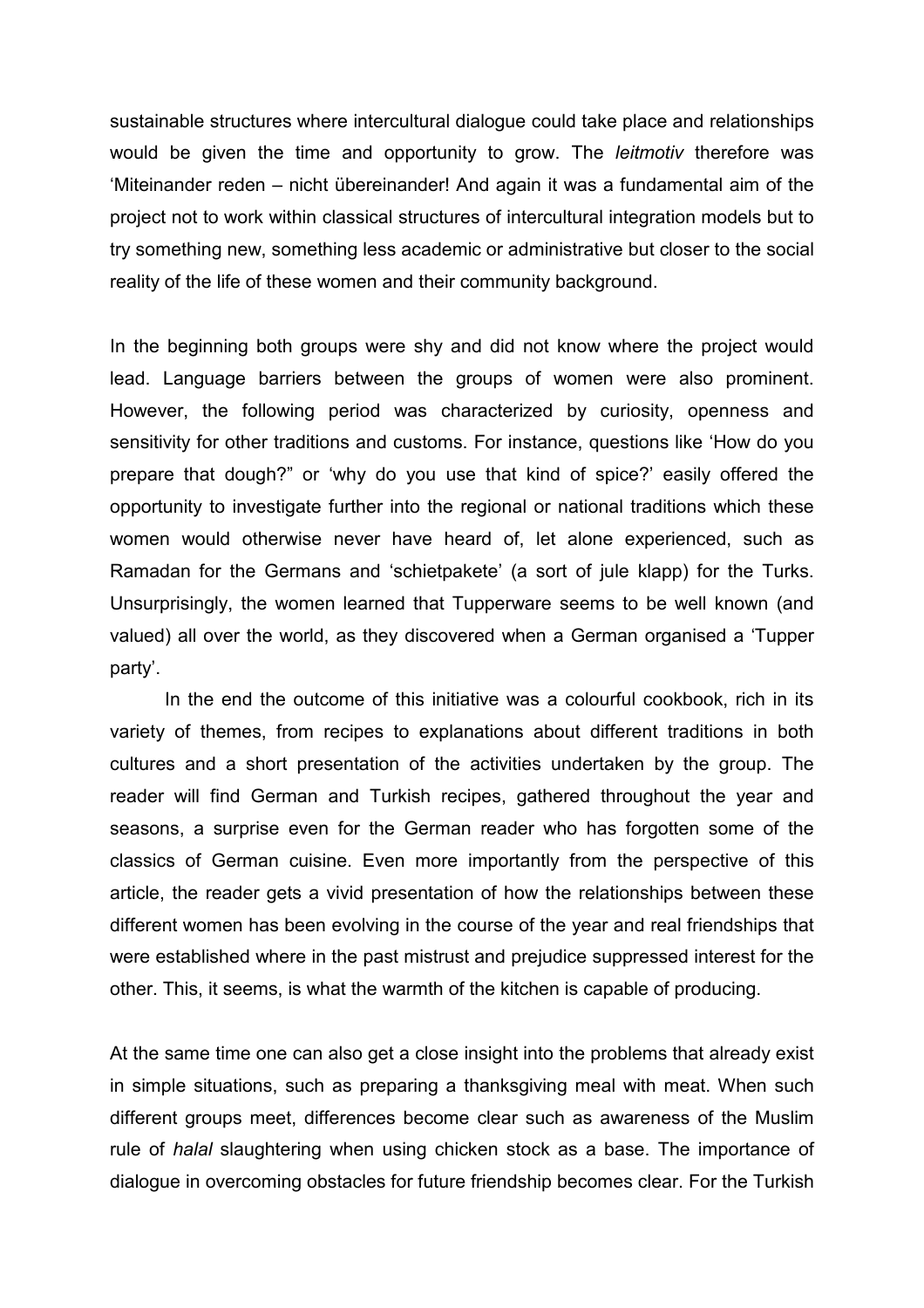women it means explaining their refusal of food prepared by the Germans without being rude, and for the Germans to understand the importance of cultural sensitivity for such issues. The simple act of cooking a soup already reveals that the fundamental structures and corresponding problems of intercultural communication can be discerned. Nevertheless, food is only a vehicle for all the communicative abilities that women can offer — as these women demonstrate — when they present and represent their culture to each other and exchange their points of views about controversial topics (such as comments made by the Pope in his 'Regenburger speech', or the meaning of the Hajj in a life of a Muslim). In more abstract means of perception, the book tells the story of how the best aspects of both cultures can merge into the most colourful and fruitful celebration two cultures can have: fine food, dance and talk.

The participating women are still in contact and even made a trip to Istanbul together. What general principles can finally be drawn from such an overall successful experience?

### What could be a good recipe for 'cultural diplomacy from below'?

It becomes clear that the key for success of such a project lies within the endeavour and devotion of its participants. It is much more their personal and individual input that shapes the project rather than an agenda which is brought in by an outsider and which is to be rigidly fulfilled. This aspect is precisely the advantage which is often talked about when presenting non- high profile initiatives. In these cases, the message does not need to be spread afterwards by media or other supplementary means, but is directly rooted in the community concerned: the people for whom the project was conceived for are its own creators. Hence their trust in its importance and success is intrinsic to the project itself. The spreading of the message is emotional and spontaneous and takes place in the everyday life of the people instead of through an intellectual and artificial circulation. The reason for this is that in local and community interventions, local people's knowledge is applied as a tool of communication. The project presented above is a perfect example of that concept: by instilling a new Turkish-German friendship highly controversial political themes which would previously have been answered on the basis of biased stereotypes are now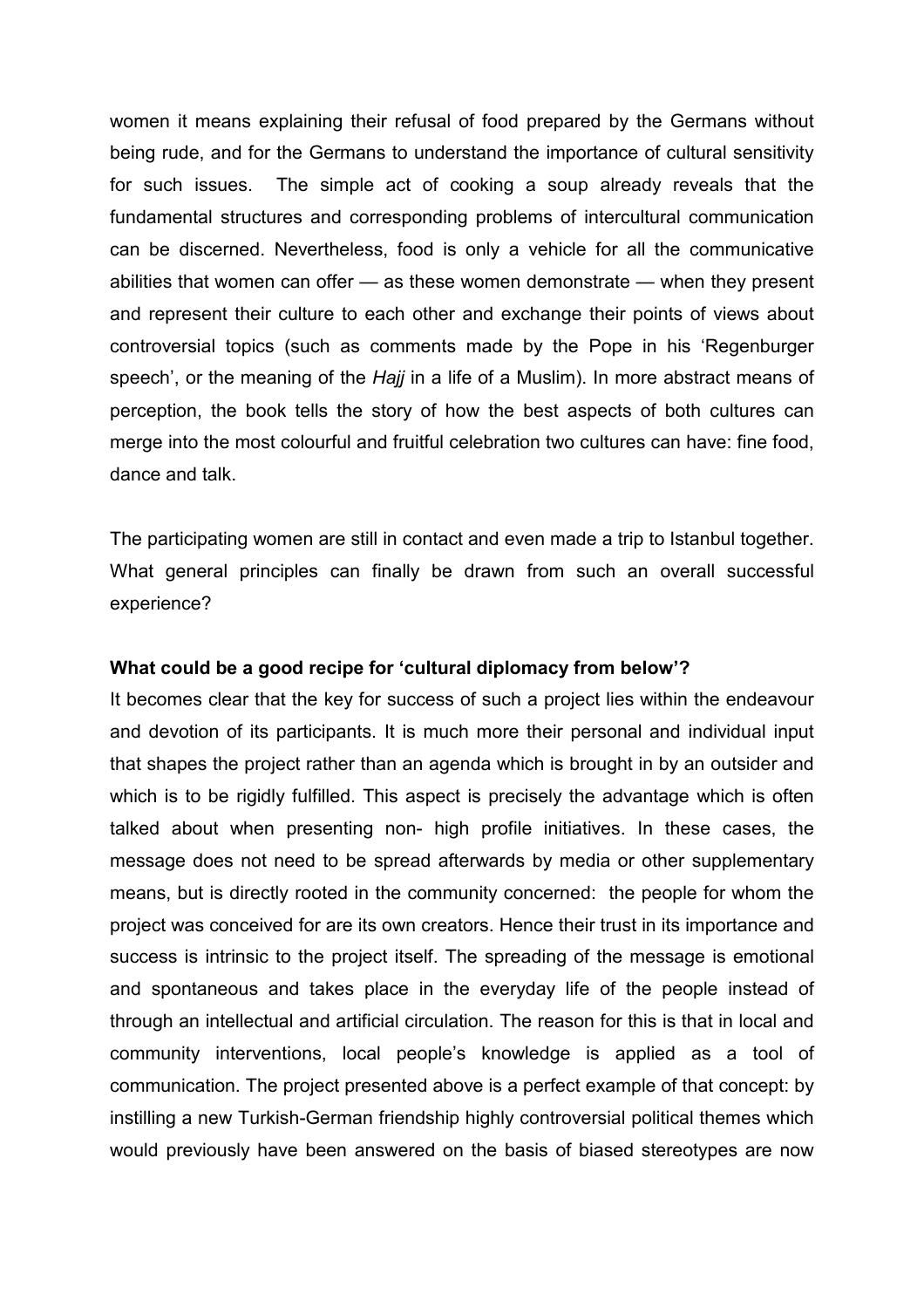discussed in reciprocal respect for the other, and it may simply be because the buttercreme cake or the börek taste so delicious.

The decision to choose a homogeneous group—in this case women—was a wise decision. Despite the fact they come from different cultural backgrounds, a shared perception of the world can be used as the group's common foundation. This means first and foremost that some codes of communications are common, which alleviate the potential culture clashes. Some might call it something like 'the Other within ourselves'. In a homogeneous group, setting aside all other differences of opinion and tradition which might exist, some aspects of life are shared; for women, the role as a mother, sister, daughter or wife, to take an obvious example. This feeling of having something in common is the ideal condition to work with, since all differences can be discussed within this context. It is not the cultural difference, which serves as a reference point but the shared elements within the personality of each individual or woman, which could be something like the 'female experiences' of other cultures.<sup>3</sup>

Furthermore, when examining the Project 'Buttercreme und Börek", the central role food and cooking plays in the project's success becomes very evident. Probably everyone who has travelled to foreign countries and was eager to bring back home something conceptual or tangible from that experience knows how deeply connected food is with all other aspects of culture, even with something as exalted as classical high culture. For instance, whenever I am travelling I always go to a local supermarket in order to get an idea about the people of that country and how they live. It is like getting the taste of the culture through their use of spices, combination of ingredients and the way in which dishes are prepared and presented. Preparing food and keeping special cooking traditions is something common to all cultures, manifesting at least the universal love of good food not to mention the deeper human qualities with which this inclination could be associated.

In our particular case, Turkish and the German food in the first place seems to have little in common. However, looking closer one sees that baking is something treasured in both cultures, as is a fondness for serving a guest too much to eat. Again, a starting point for exchange could be found, not only for recipes but for food related questions which can lead to more profound topics, such as: 'why do the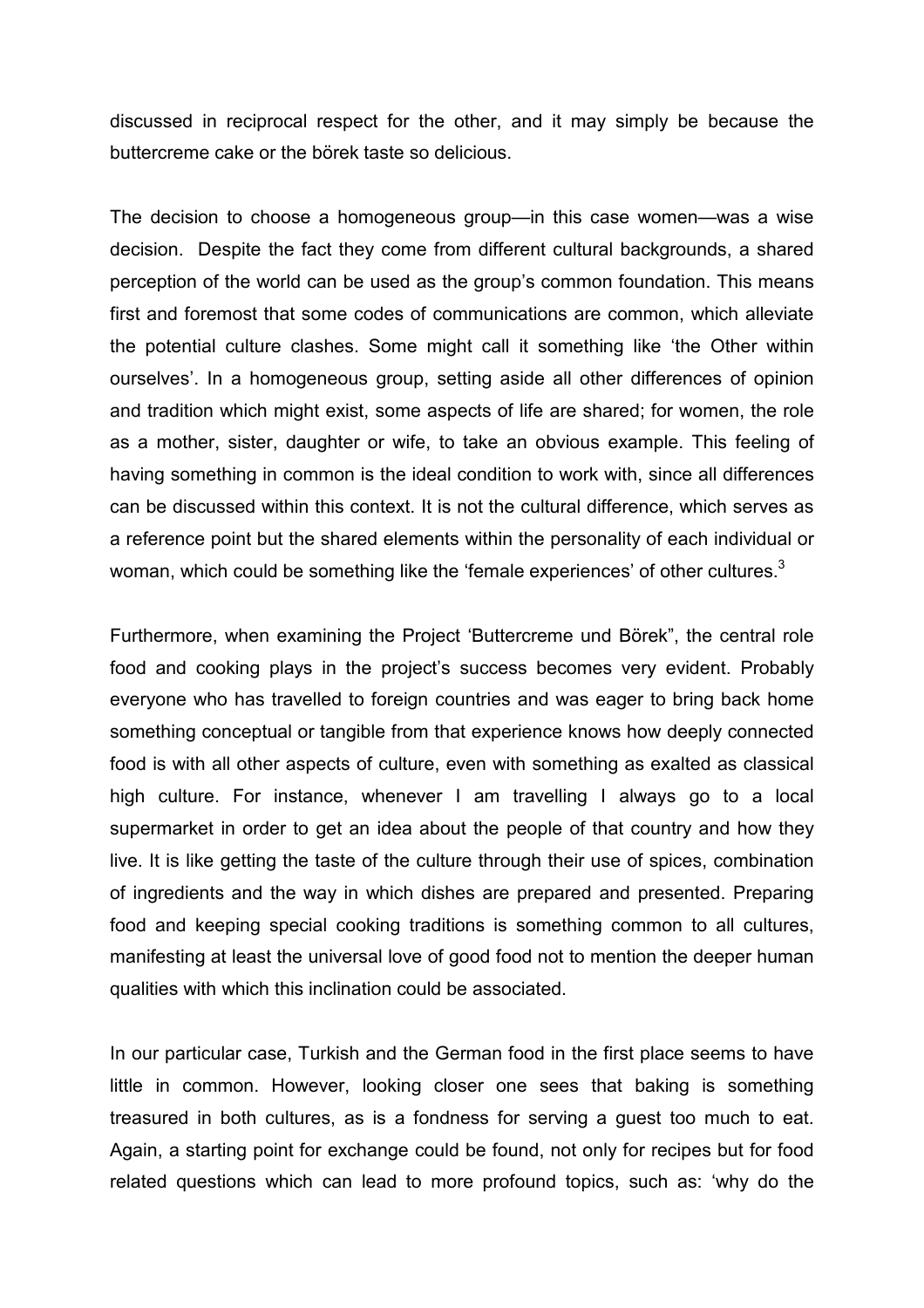Germans not have salty cakes while the Turkish do?' Or, 'why do Germans traditionally not include flowers in their cuisine while the Turkish do?' These can be philosophical questions. It is exactly this kind of fun and warm atmosphere which only living traditions and celebrations can create which gives the opportunity to people who participate in such project for a joyful dialogue about differences without any fear of offence or repugnance towards the other culture.

Women's roles as bearers of cultural knowledge and experience should not be underestimated in this context. In most cultures women, whether or not formally employed, are at the centre of family life and the social life of their communities and neighbourhoods. Consequently they occupy a central position in transferring knowledge and opinions, but simultaneously stereotypes and negative prejudices. Working with women, especially those who are in the role of a traditional housewife, helps to open communities towards other social groups. They probably will have a nice conversation at the coffee table about the other within their own family. This can start just by talking about their new friends and later on by explaining to family members the culture of these new friends, and then ideally by introducing their families to one another. Thereby they influence the perception of their family members in a positive way, so that they in their own social surroundings can break stereotypical and biased thinking as well and open a dialogue in their context. Women therefore are predestined cultural diplomats for the other culture in their cultural community and ambassadors of their own culture when they meet people from other backgrounds. This is especially true in light of this project. The participants and their families had previously had very little contact with communities other than their own.

What conclusion can be made? Is the concept of 'cultural diplomacy from below' the key answer to all of our problems? Certainly it is not. Yet this 'third track' (as it is called in Conflict Resolution theory) is often neglected when cultural diplomacy theories and application methods and models are discussed and evaluated. Getting cultural diplomacy out of the ivory tower is a crucial step towards enabling a holistic approach. Thereby high profile cultural diplomacy and grassroots methods can effectively supplement each other for a better understanding of the so-called 'Other' and for offering the chance that this other may soon become another friend.